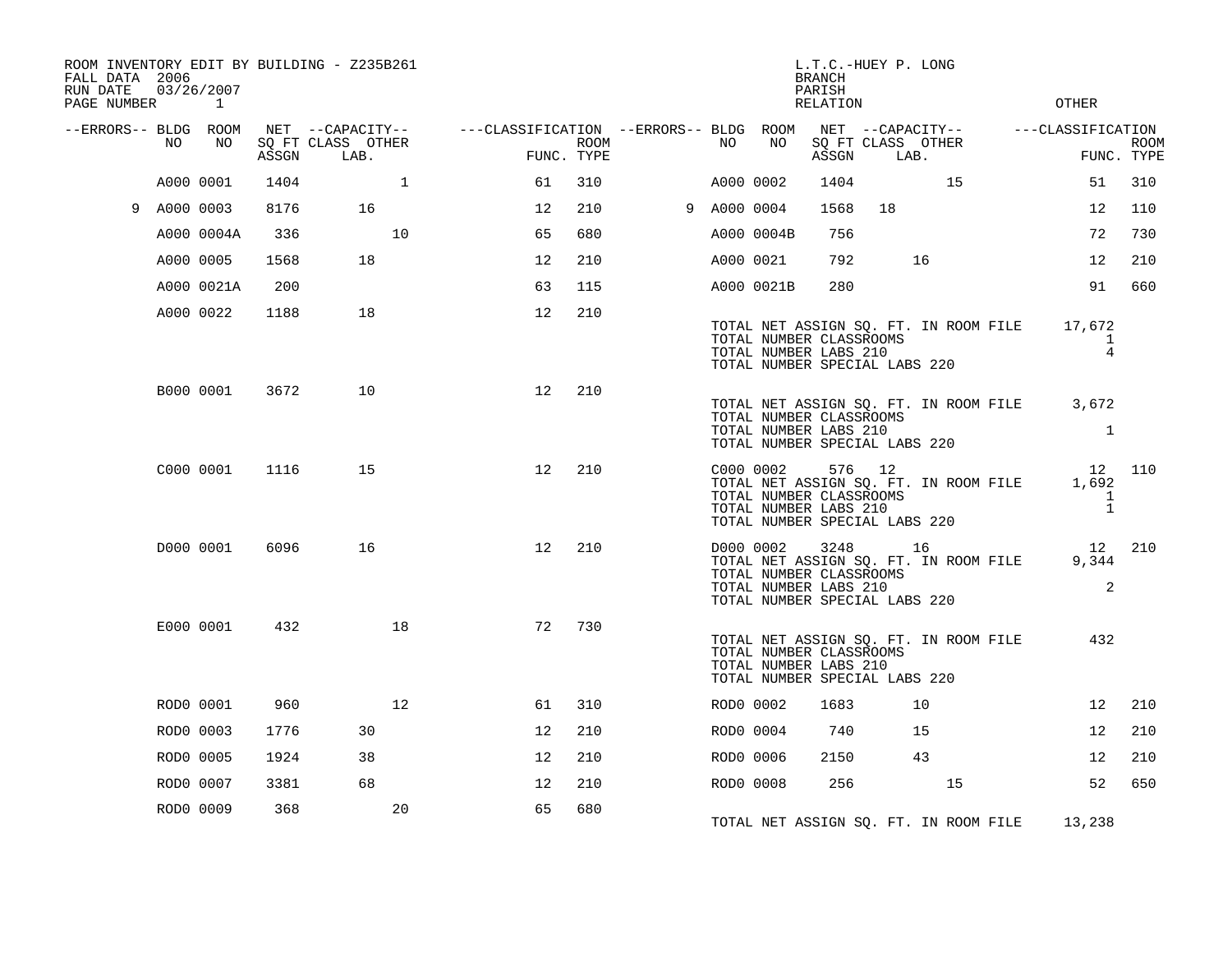| ROOM INVENTORY EDIT BY BUILDING - Z235B261     |                                      | L.T.C.-HUEY P. LONG           |                   |
|------------------------------------------------|--------------------------------------|-------------------------------|-------------------|
| 2006<br>FALL DATA                              |                                      | BRANCH                        |                   |
| 03/26/2007<br>RUN DATE                         |                                      | PARISH                        |                   |
| PAGE NUMBER                                    |                                      | RELATION                      | OTHER             |
| ROOM<br>NET<br>--ERRORS-- BLDG<br>--CAPACITY-- | --ERRORS-- BLDG<br>---CLASSIFICATION | ROOM<br>NET<br>--CAPACITY--   | ---CLASSIFICATION |
| SO FT CLASS<br>NO<br>OTHER<br>ΝO               | ROOM<br>NO.                          | ΝO<br>SO FT CLASS<br>OTHER    | ROOM              |
| ASSGN<br>LAB.                                  | FUNC. TYPE                           | ASSGN<br>LAB.                 | FUNC. TYPE        |
|                                                |                                      | TOTAL NUMBER CLASSROOMS       |                   |
|                                                |                                      | TOTAL NUMBER LABS 210         |                   |
|                                                |                                      | TOTAL NUMBER SPECIAL LABS 220 |                   |